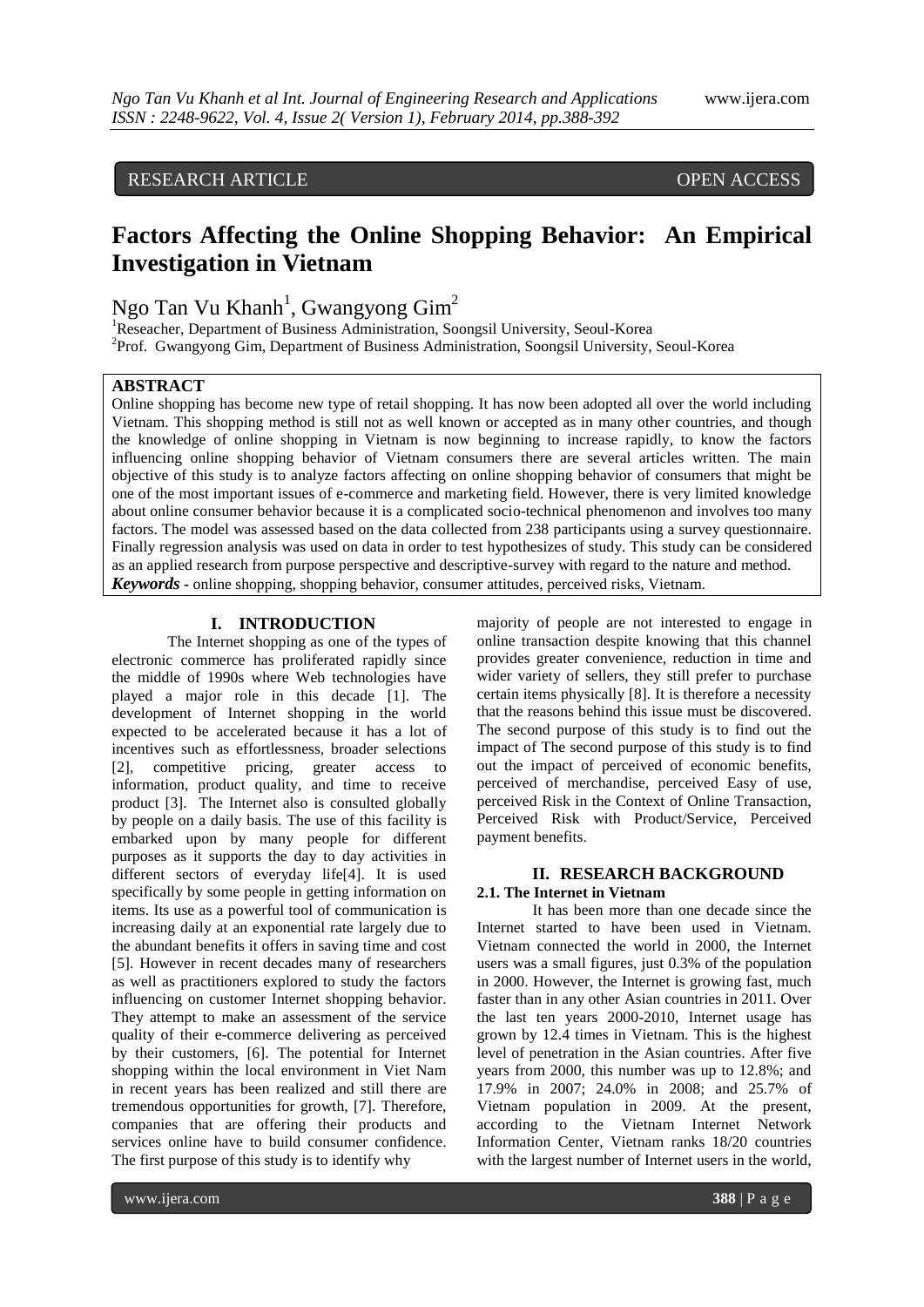ranking eighth Asia and ranks third in Southeast Asia with 31,302,752 Internet users as of Dec 2013, 35.53% of the population. The number of Vietnam Internet user has increased more than 15 times compare with that of 2001. Such an advantage of Internet is very potential for development of ecommerce service.



Figure 1:Vietnam Internet users *Source: Vietnam Internet Network Information center (VNNIC)*

#### **2.2. Online Shopping in Viet Nam**

According to the latest report of the Vietnam E-Commerce Association, transaction ecommerce success with 3193 (89% of small and medium scale), 42% of said they did to build e-commerce website. Percentage of businesses accept orders via the website is 29%. Estimates, the new e-commerce accounted for 0.3 to 0.5% of total retail sales in Vietnam. Online shopping in Vietnam for 2 years now (since early 2011) are positive signs, customers are more interested to see prices and online shopping, brands, supplier level as well as the shop is gradually shifting to online to search for new customers, reduce land costs, labor, management. Over 1,700 businesses surveyed in the country, up to around 1/3 of revenue due from business electronic commerce, with over 15% of total revenue. Comparison with 2005 (only 8%) are seen businesses really care about e-Commerce and know to take advantage of electronic commerce. Almost users access the ecommerce websites to look up product information, services, and goods reference price, where sold. The few that are participating in online transactions. Number of participants who had ordered and paid online is about 800,000 people (see figure 2). The amount of online transactions per capita average is 4 transactions / year. The average value per transaction in the range of 100,000vnđ to 140,000vnđ (around \$7). According to estimates, in 2013 the e-commerce market will grow by about 50%, or about 3.4 million people will use their regular activities on the ecommerce websites via to strong investment of large companies at home and abroad, and the trend of online shopping startup is pretty aggressive. And proven fact appeared diverse types of e-commerce

such as type of C2C (Consumer to Consumer), B2C (Business to Consumer) or B2B (Business to Business) and recently there B2T (Business to Team) to the site of the big companies such as FPT, VTC, VNG to small and medium businesses, entrepreneurs.



*Source: Vietnam Internet network information center* 

## **III. RESEARCH MODEL AND HYPOTHESIS**

Many factors positively or negatively influence a consumer"s decision to adopt online shopping as a purchasing means of products/services. In this section, we propose several hypotheses regarding consumers" adoption of online shopping based on each construct that was derived from the pervious literature. We propose the conceptual model for this research:



*FIGURE 3: CONCEPTUAL MODEL*

Several satisfaction studies have examined the role of price as an attribute of performance. Fornell at al. (1996)[9] also found that price perceptions affect customer behavior in a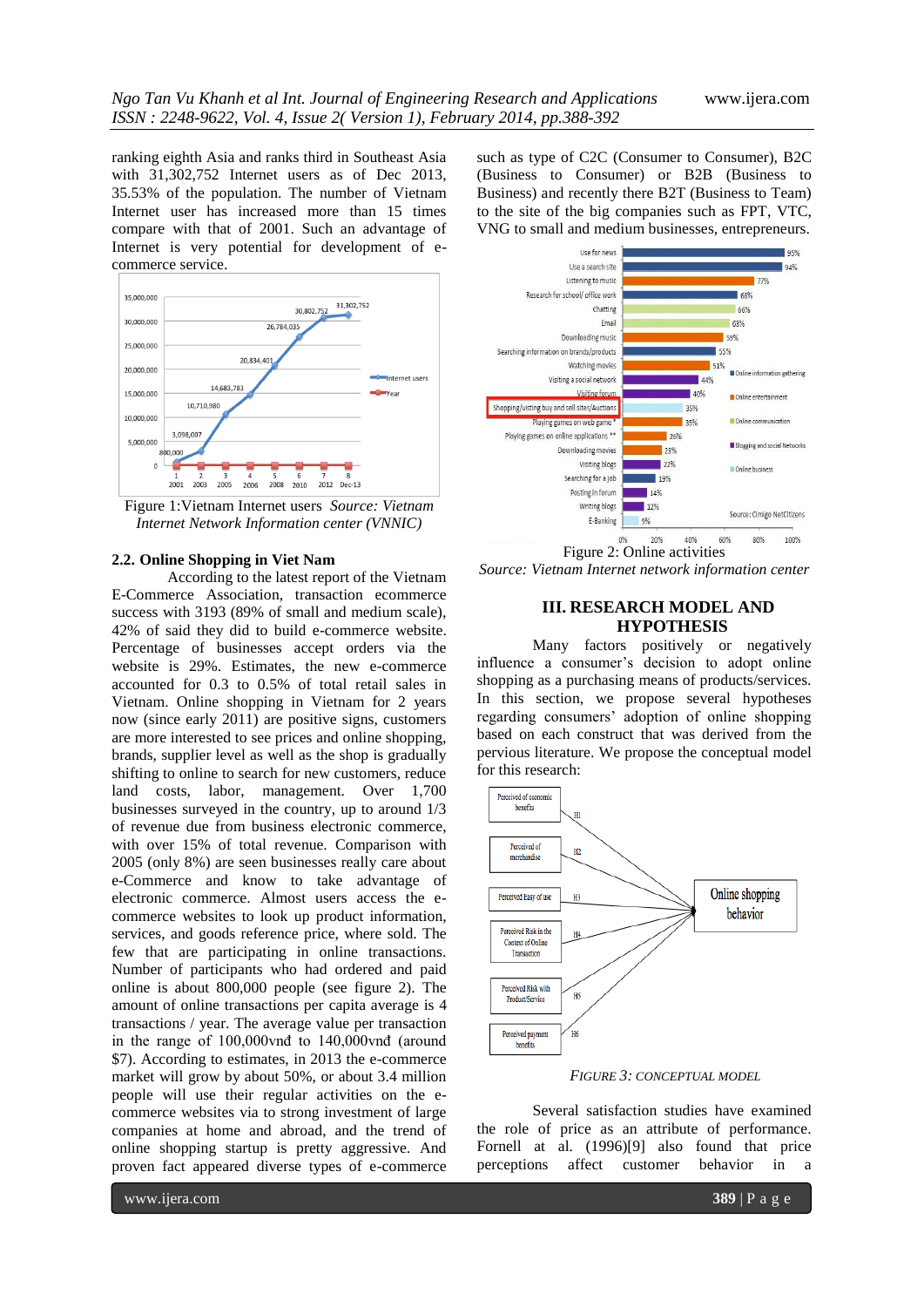macroeconomic study involving seven industry sector. When shopping on the internet, customers cannot actually see or handle the product, they feel unsure what is represented on the web is consistent with what is actually received, that why price is the first thing when online shopping. At the stage of information search and alternatives evaluation, information quality, the ambience associated with the site itself and how it functions, variety of merchandise and price all play roles in whether consumers are satisfied or dissatisfied with their online shopping experiences. It is argued that, since a primary role of an online store is to provide pricerelated information and product information to help reduce consumers' search cost (Bakos, 1997)[10], more extensive and higher quality information available online leads to higher levels of customer satisfaction (Peterson et al., 1997)[11]. Therefore, we hold the view that product price has a lot to do with Vietnam customers behavior. Based on the discussion above, we propose the following hypotheses:

*H1: Perceived of economic benefits (PEB) affects consumer behavior in online shopping.*

*H2: Perceived of merchandise (PM) affects consumer behavior in online shopping.*

Information systems that users perceive easier to use and less complex will increase the likelihood of its adoption and usage (Agarwal and Prasad, 1997; Teo et al., 1999)[12]. According to several researches on TAM (Davis et al., 1989; Teo et al., 1999; Venkatesh and Morris, 2000)[13], perceived ease of use (PEU) has been shown to influence behavior (i.e., IT adoption) through two causal ways: (1) a direct effect on behavior and (2) an indirect effect on behavior via perceived usefulness (PU). Therefore we propose the following hypotheses:

## *H3: Perceived Easy of use (PE) affects consumer behavior in online shopping.*

It is important that consumers feel confidence in the online shopping process itself. As suggested in numerous studies (Bhimani, 1996; Hoffman et al., 1999; Ratnasingham et al., 1999; Tan and Teo, 2000) [14][15][16][17], a commonly recognized barrier to the diffusion and adoption of online shopping has been the lack of security and privacy over the Internet. Messages on the Internet are being passed in a shared domain, and therefore consumers are not yet comfortable with sending personal information across the Internet (Rose et al., 1999)[18]. Most online vendors allow consumers to pay through credit card, which effectively limits the number of consumers immediately. Security concerns with respect to exposure of credit card information to hackers or unknown vendors is still a major anxiety for consumers (Sindhav and Balazs, 1999; Swaminathan et al., 1999)[19]. According to the

study of Hoffman et al. (1999), 95% of Web users have declined to provide personal information to Web sites at one time or another when asked, and 40% who have provided demographic data have gone to the trouble of fabricating it. Further, Bhimani (1996) states that consumers may be afraid that online vendors can deny an agreement after the transaction. Accordingly, we propose the hypothesis with regard to the impact of perceived Risk in the Context of Online Transaction as follows:

*H4: Perceived risk in the context of online transaction (PRCT) affects consumer behavior in online shopping.*

Online consumers may also feel anxiety when they do transactions on the Internet due to the intangibility characteristics of the online products/services. The anxiety or uncertainty with product/service drives consumers" beliefs about the risk itself, and therefore this risk reduces the possibility that the consumers obtain from shopping on the Internet. Finally, the risk will put a damper on consumer's adoption of online shopping. At the purchase stage, privacy/security, payment privacy/security, mechanisms, transaction capabilities and speed of operation may affect satisfaction. Compared with the traditional economy, online consumers are more keenly aware of the need for payment mechanisms (Culnan, 1999; Friedman et al., 2000; Grewal et al., 2004)[20]. Inadequate infrastructure, lack of trust, and privacy and security concerns often lead to lost sales (Yianakos, 2002; Grabner-Kraeuter, 2002)[21]. Hence, the study designs the following hypotheses:

*H5: Perceived risk with product/service transaction (PRPT) affects consumer behavior in online shopping.*

*H6: Perceived payment benefits (PPB) transaction affects consumer behavior in online shopping.*

## **IV. RESEARCH METHODOLOGY**

In order to assess the research model, a questionnaire was designed to collect data. The scales used in the questionnaire were largely built upon the scope and structure of previous studies. Constructs were measured based on seven-point Likers-scales ranging from strongly disagree (1) to strongly agree (7). This research services are focused on university students, they accordingly became the target group of the study. The sample was collected from residents in Ho Chi Minh city, Vietnam in Nov- 2013. A total of 238 responses were returned from 216 participants giving a response rate of 90,7%. The respondents consisted of 78 males and 138 females between 17 and 45 years old. The descriptive statistics of the sample are shown in Table 1.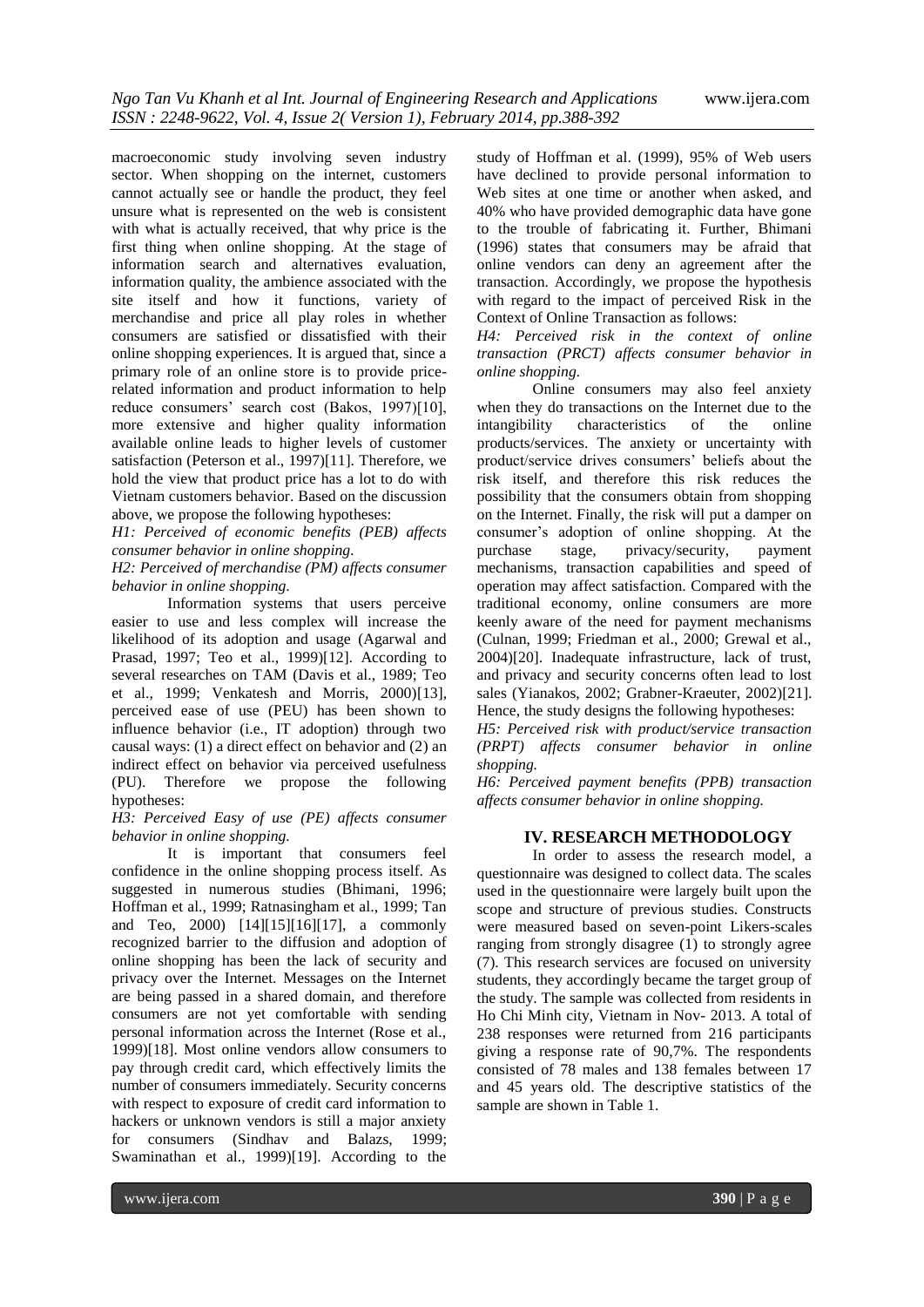|                |                                       |                |         | Valid   | Cumulative |
|----------------|---------------------------------------|----------------|---------|---------|------------|
|                |                                       | Frequency      | Percent | Percent | Percent    |
| Valid          | Female                                | 138            | 63.9    | 63.9    | 63.9       |
|                | Male                                  | 78             | 36.1    | 36.1    | 100        |
|                | Total                                 | 216            | 100     | 100     |            |
| A range of age |                                       |                |         |         |            |
| Valid          | From 17 to 25                         | 105            | 48.6    | 48.6    | 48.6       |
|                | From 26 to 35                         | 101            | 46.8    | 46.8    | 95.4       |
|                | From 36 to 45                         | 10             | 4.6     | 4.6     | 100        |
|                | Total                                 | 216            | 100     | 100     |            |
|                | <b>Highest academic qualification</b> |                |         |         |            |
| Valid          | <b>High school</b>                    | 5              | 2.3     | 2.3     | 2.3        |
|                | <b>Bachelor</b>                       | 197            | 91.2    | 91.6    | 94         |
|                | Master degree                         | 11             | 5.1     | 5.1     | 99.1       |
|                | Associate degree                      | $\overline{2}$ | 0.9     | 0.9     | 100        |
|                | Total                                 | 215            | 99.5    | 100     |            |
| No             |                                       | 1              | 0.5     |         |            |
| answer         |                                       |                |         |         |            |
| Total          |                                       | 216            | 100     |         |            |

| Monthly average income |                       |                |      |      |      |  |  |
|------------------------|-----------------------|----------------|------|------|------|--|--|
| Valid                  | $<$ 4 million VND     | 27             | 12.5 | 12.6 | 12.6 |  |  |
|                        | $4 - 8$ million VND   | 97             | 44.9 | 45.3 | 57.9 |  |  |
|                        | $9 - 13$ million VND  | 50             | 23.1 | 23.4 | 81.3 |  |  |
|                        | 14–21 million VND     | 23             | 10.6 | 10.7 | 92.1 |  |  |
|                        | $22 - 35$ million VND | 9              | 4.2  | 4.2  | 96.3 |  |  |
|                        | $>$ 36 million VND    | 8              | 3.7  | 3.7  | 100  |  |  |
|                        | Total                 | 214            | 99.1 | 100  |      |  |  |
| No                     |                       | $\overline{2}$ | 0.9  |      |      |  |  |
| answer                 |                       |                |      |      |      |  |  |
| Total                  |                       | 216            | 100  |      |      |  |  |

*Table 1: Distribution of respondents based on demographic characteristics*

## **V. DISCUSSION AND FINDING**

In terms of data analysis, a descriptive analysis was initially performed to provide information pertaining to the demographics of the respondents. Testing for reliability was checked first using reliability coefficients Cronbach"s Alpha. Next, the factor analysis was run to show an association between a number of items and constructs. After that, an associative analysis in the form of a correlation analysis was conducted to test for existence of multico linearity. The study continued to test regression assumptions before using OLS method to run a regression. Hierarchical multiple linear regression was used to check whether demographic variables (gender, age, education, and income) contribute anything to the prediction produced by the block of trust antecedent variables in the next step. Subsequently, multiple regression analyses were performed to test the relationship between the whole set of predictors and the dependent variables under the current study. Lastly, hypothesis testing continued to conduct in order to determine whether hypotheses proposed based upon a review from existing literature were supported or not.

| Factor                                     | Cronbach's | Item |
|--------------------------------------------|------------|------|
|                                            | alpha      |      |
| Perceived of economic benefits (PEB)       | 0.685      | 4    |
| Perceived of merchandise (PM)              | 0.675      | з    |
| Perceived Easy of use (PE)                 | 0.841      | 5    |
| Perceived Risk in the Context of Online    | 0,827      | 5    |
| <b>Transaction (PRCT)</b>                  |            |      |
| Perceived Risk with Product/Service (PRPT) | 0.703      | з    |
| Perceived payment benefits (PPB)           | 0.790      | 4    |
| Online shopping behavior (B)               | 0.799      | 4    |
|                                            |            |      |

*Table 2: Cronbach's Alpha* 

The reliability of the questionnaire scale was tested using cronbach"s alpha for total thirty measurement items, which divided in to 7 factors. The cronbach"s alpha for scale in the model range from 0.675 to 0.842. All of these result suggest that the measurements for the scale ware reliable. The detail of reliability analysis for each factor is presented in table 3

| Variable          | 1    | 2    | 3    | 4    | 5    | 6    |
|-------------------|------|------|------|------|------|------|
| PEB1              | .791 |      |      |      |      |      |
| PEB <sub>2</sub>  | .758 |      |      |      |      |      |
| PEB <sub>3</sub>  | .645 |      |      |      |      |      |
| PM1               |      | .725 |      |      |      |      |
| PM <sub>2</sub>   |      | .687 |      |      |      |      |
| PM3               |      | .718 |      |      |      |      |
| PE1               |      |      | .682 |      |      |      |
| PE <sub>2</sub>   |      |      | .767 |      |      |      |
| PE3               |      |      | .765 |      |      |      |
| PE4               |      |      | .624 |      |      |      |
| PE5               |      |      | .637 |      |      |      |
| PRCT1             |      |      |      | .678 |      |      |
| PRCT <sub>2</sub> |      |      |      | .681 |      |      |
| PRCT3             |      |      |      | .779 |      |      |
| PRCT4             |      |      |      | .734 |      |      |
| PRCT5             |      |      |      | .641 |      |      |
| PRPT1             |      |      |      |      | .768 |      |
| PRPT <sub>2</sub> |      |      |      |      | .654 |      |
| PRPT3             |      |      |      |      | .544 |      |
| PPB <sub>1</sub>  |      |      |      |      |      | .788 |
| PPB <sub>2</sub>  |      |      |      |      |      | .549 |
| PPB <sub>3</sub>  |      |      |      |      |      | .737 |
| PPB4              |      |      |      |      |      | .764 |

*Table 3: Factor analysis* 

Statistically valid results about the impact of factors on online shopping:

| мюцег эншшаг у |         |  |     |                                                           |  |  |  |
|----------------|---------|--|-----|-----------------------------------------------------------|--|--|--|
| Model          |         |  |     | R Square   Adjusted R Square   Std. Error of the Estimate |  |  |  |
|                | .680(a) |  | 438 | 70827                                                     |  |  |  |

| <b>ANOVA(b)</b> |            |                |     |        |        |         |  |
|-----------------|------------|----------------|-----|--------|--------|---------|--|
|                 |            | Sum of         |     | Mean   |        |         |  |
| Model           |            | <b>Squares</b> | df  | Square |        | Sig.    |  |
|                 | Regression | 67.719         |     | 9.674  | 19.285 | .000(a) |  |
|                 | Residual   | 78.759         | 157 | .502   |        |         |  |
|                 | Total      | 146.478        | 164 |        |        |         |  |

Results of regression analysis:

|         | Std.  |         |          |            |
|---------|-------|---------|----------|------------|
| в       | Error | Beta    | в        | Std. Error |
| 1.448   | .460  |         | 3.151    | .002       |
| .196    | .059  | .231    | 3.306    | .001       |
| $-.026$ | .051  | $-.034$ | $-512$   | .609       |
| .189    | .057  | .235    | 3.305    | .001       |
| .082    | .076  | .084    | 1.076    | .284       |
| $-125$  | .066  | $-133$  | $-1.907$ | .058       |
| .001    | .056  | .001    | .021     | .984       |
| .304    | .068  | .328    | 4.464    | .000       |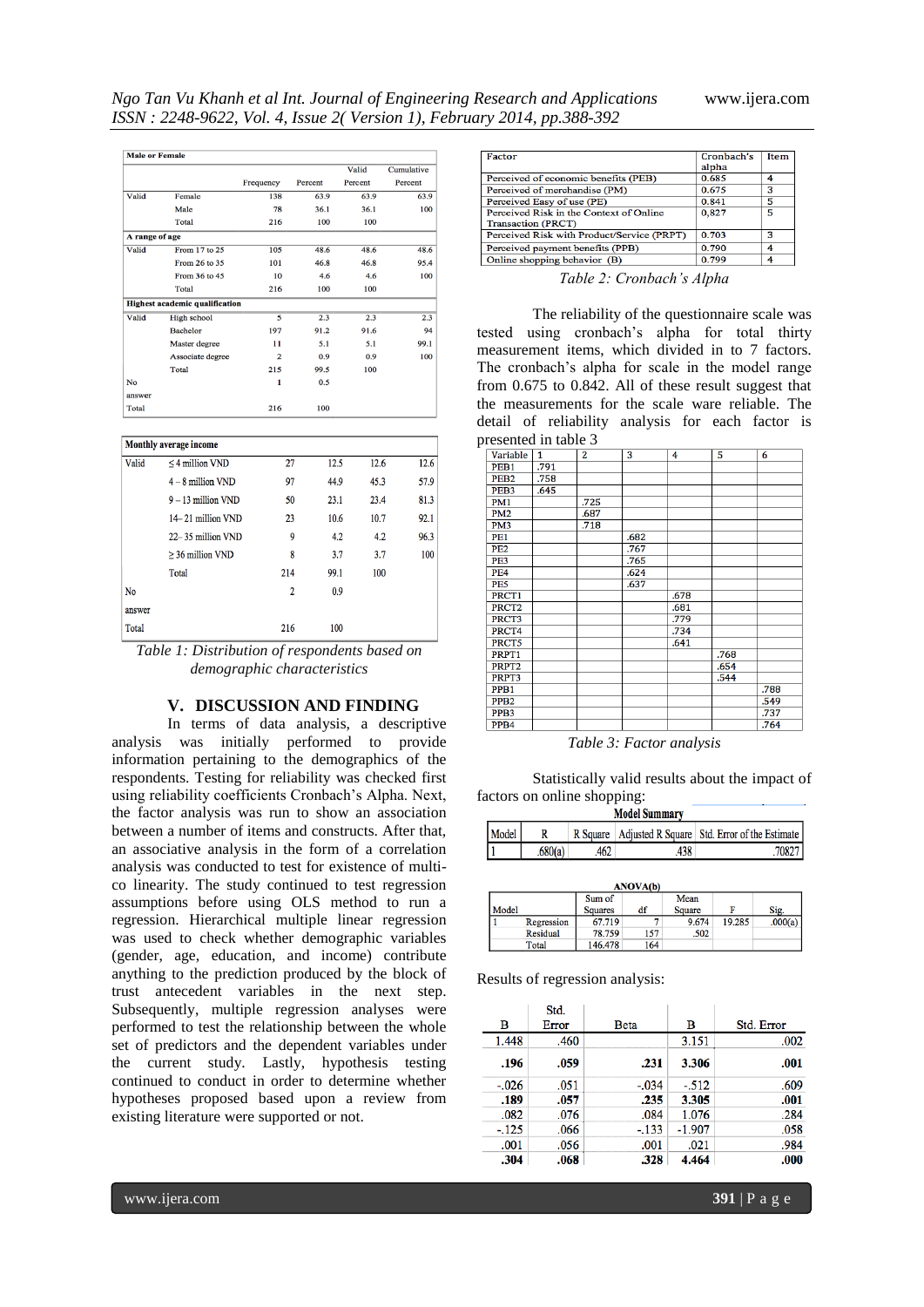Summary of hypothesis tests:

| Hypothesis                                                             | H-test result        |
|------------------------------------------------------------------------|----------------------|
| H1: Perceived of economic benefits (PEB) affects consumer behavior in  | Support $(P=0.001)$  |
| online shopping                                                        | < 0.051              |
| H2: Perceived of merchandise (PM) affects consumer behavior in online  | Support (P=0.001     |
| shopping.                                                              | < 0.05               |
| H3: Perceived Easy of use (PE) affects consumer behavior in online     | Reject (P= 0.284 >   |
| shopping                                                               | 0.05                 |
| H4: Perceived risk in the context of online transaction (PRCT) affects | Reject (P= 0.058     |
| consumer behavior in online shopping.                                  | >0.05                |
| H5: Perceived risk with product/service transaction (PRPT)<br>affects  | Reject               |
| consumer behavior in online shopping.                                  | $(P = 0.984 > 0.05)$ |
| H6: Perceived payment benefits (PPB) transaction affects consumer      | Support              |
| behavior in online shopping                                            | $(P=0.000<0.05)$     |

#### **VI. CONCLUSION**

As presented in Figure 5, three of causal relationships between the constructs postulated by the online shopping model are well supported in the Vietnam. The results suggest that Perceived of economic benefits (PEB), Perceived of merchandise (PM), and Perceived payment benefits (PPB) have significant direct effects on consumer's behavior adoption of online shopping. That means, to promote online shopping in Vietnam is to increase the ability to recognize the benefits of trading products on the Internet, addition to that the usefulness of online payment. Note minimize risks when buying and selling transactions on internet .The results of this study also showed that the development of ecommerce in Vietnam is very difficult, the fear of risk taking when dealing on the internet on the second aspect is the product / service and the transaction.

The survey study was on conducted among the Viet Nam respondents who respondent very well to the research study and the respondents were prolific in their responses and they were very good at their answers which implies that the respondents had a good understanding of the website and how it functions but largely the respondents were mainly male and between the age group of 17-45. Many respondents got high education and have rich experience shopping online in Viet Nam. In this study, Principle Axis Factoring with Promax methods are used to validate measures help the study refine the supposed research model and increase knowledge of the four antecedents of trust predicting customer"s trust response. The model of trust has both practical and theoretical value in Vietnam context. It not only provides an increased insight into the nature of trust and provides a refined understanding of the predictors, but it also provides efficient marketing tools to push up online businesses.

## **REFERENCES**

[1] Seyed Rajab Nikhashemi, Farzana Yasmin, Ahasanul Haque and Ali Khatibi, "Service quality and consumer purchase

intention in online shopping": An imperial study in Iran, International *ISI conference on economic, business innovation.2012(38),* 150- 154. [2] R.L. Keeney, The value of internet commerce to the customer, *Management Science 1999,* 45 (4), 533–542.

- [2] R.L. Keeney, The value of internet commerce to the customer, *Management-Science1999,*45(4),533–542.
- [3] Randall Boyel, and Cynthia Rupple.,  $(2004)$ . "online purchasing Intent: The effect of personal innovativeness, perceived risk and computer self-efficacy" Available at [http://aisel.aisnet.org/sais2004/23/.](http://aisel.aisnet.org/sais2004/23/)
- [4] Shim, S, Eastlick, Ma &Lotz, S. Assessing the impact of Internet shopping on store shopping among mall shoppers and Internet users. *Journal of Shopping Centre Research,* 2000,7(2),7-43
- [5] Balanca Hernandez, Julio Jimenez and M. Jose Martln. "Consumer behavior in electronic commerce: The moderating effect of e- purchasing experience' Journal *of business research,* 2010, (63) ,964-971.
- [6] V. Venkatesh, C. Speier ,. "Creating an effective training environment for enhancing telework "International *Journal of Human- Computer Studies,* 2000,(52) 991–1005.
- [7] Report by the end of 2012, according to the Bureau of e-commerce and Information<br>Technology (Ministry of Trade and (Ministry of Trade and Industry).
- [8] S.J. Barnes, R. Vidgen, An evaluation of cyber-bookshops: the equal method, *International Journal of Electronic Commerce, 2001,* 6 (1) 11–30
- [9] Fornell, P. (1996), Marketing Management: Analysis, Planning, Implementation, and Control, Prentice-Hall, Engelwood Cliffs, NJ.
- [10] Bakos, J.Y. (1997), "Reducing buyer search costs: implications for electronic marketplaces", Management Science, Vol. 43 No. 12, pp. 1676-92.
- [11] Peterson, R.A., Sridhar, B. and Bart, J.B. (1997), "Exploring the implications of the internet for consumer marketing", Journal of the Academy of Marketing Science, Vol. 25 No. 4, pp. 329-46.
- [12] Agarwal, R. and J. Prasad. (1997). "The Role of Innovation Characteristics and Perceived Voluntariness in the Acceptance of Information Technologies," Decision Sciences 28 (3), 557-581.
- [13] Davis, F. D., R. P. Bagozzi, and P. R.